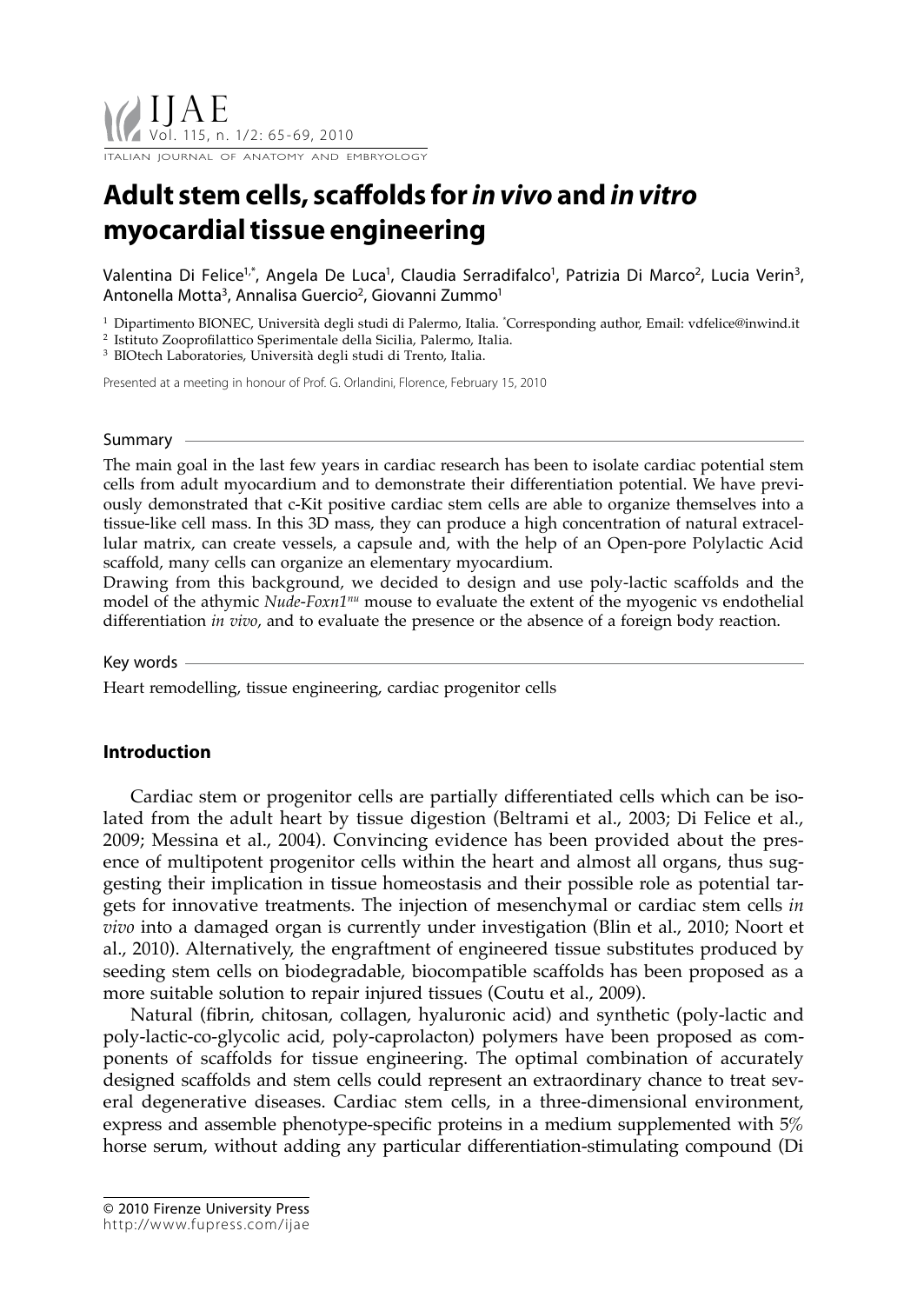Felice et al., 2009). Starting from our previous work, in the present study we decided to improve the physical properties of poly-lactic scaffolds, and to understand the steps leading cardiac progenitor cells to differentiation both *in vitro* and *in vivo*.

# **Materials and Methods**

## Cell isolation and purification

We isolated c-Kit positive cells by their proliferative potential, as previously described (Di Felice et al., 2009).

## Cell seeding in 3D cultures

Cells were seeded as previously described (Di Felice et al., 2009) into the Openpore Polylactic Acid (OPLA) scaffold (BD Biosciences) and into the customized Poly(d,l)Lactic Acid [P(d,l)LA] composite scaffolds: L150609N, L150609T, L150609U (synthesized with a porosity agent less than 224  $\mu$ m), L070709A (synthesized with a porosity agent less than 150  $\mu$ m). 7 days after seeding, 3D-cultures were injected into athymic Nude-*Foxn1nu* mice.

#### Flow cytometry analysis

Cells were detached from flasks, counted, and placed into FACS tubes (200,000 cells/sample). Cells were washed in PBS once and fixed with 4% paraformaldehyde in PBS and analyzed as previously described (Di Felice et al., 2009).

## Scaffold microfabrication

The porous, three-dimensional P(*d,l*)LA scaffolds were prepared using a solvent cast particulate leaching technique. The polymer was first dissolved in  $(70:30 \text{ v/v})$ dichloromethane/dimethylformamide solvent and then poured into a glass Petri dish containing a sufficient amount of NaCl salt. The suspension was then dried under hood overnight and washed into water for three days in order to eliminate the residual solvent and the salt. The sponges obtained were frozen at -20°C and then lyophilized for 2 days.

#### Scaffold treatment before cell seeding

Before cell seeding, scaffolds were sterilized with 96% ethanol for 1 h. Thereafter, scaffolds were equilibrated with M-199 medium supplemented with 20% FBS, and air dried.

Microinjection of scaffolds in the dorsal subcutaneous region of athymic Nude-*Foxn1nu* mice

Three-dimensional cultures with 100,000 cells/scaffold for each type of scaffold have been injected in the dorsal subcutaneous region of athymic Nude-Foxn1<sup>nu</sup> mice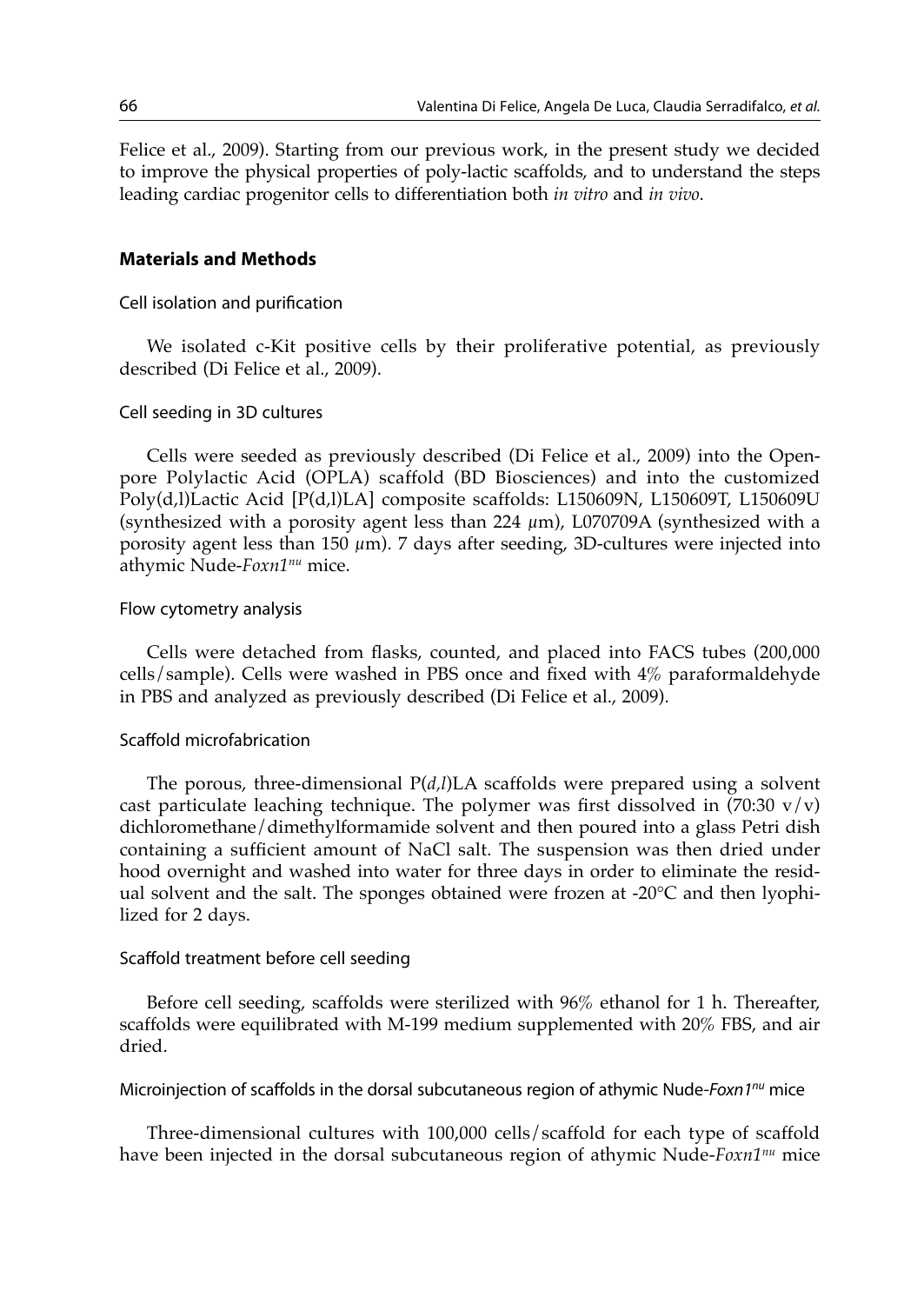(Harlan laboratories), one scaffold per mouse. Scaffolds maintained in culture for 21 days and subcutaneous scaffolds from athymic Nude*-Foxn1nu* mice were fixed in 4% formalin for 24h and dehydrated with ethanol 30, 50, 70, 95, 100%  $v/v$ . After dehydration, tissue pieces were put into xylol for 1h and embedded into paraffin. Paraffinembedded tissue samples were cut into  $5 \mu m$  sections and stained with haematoxylin/eosin.

# **Results**

Cardiac stem cells isolation and characterization

We isolated immature cells from mature female rats using a differential adhesion method as previously described (Di Felice et al., 2009). We improved our protocol, and two weeks after tissue digestion  $96.7 \pm 2.3$  % (mean  $\pm$  standard deviation) of the isolated cells were positive for the stem cell marker c-Kit (Figure 1). These cells were identified as cardiac stem cells (Di Felice et al., 2009).

Microinjection of cell-embedded P(d,l)LA scaffolds in athymic Nude-*Foxn1nu* mice

To investigate the survival and morpho-functional potential of the cardiac progenitor cells *in vivo*, three-dimensional cell embedded P(*d,l*)LA scaffolds were injected in the dorsal subcutaneous region of athymic Nude*-Foxn1nu* mice. Immature cardiac stem cells embedded in Collagen I, cultured in P(*d,l*)LA scaffolds and left in culture for 21 days with 20% FBS as controls, showed a heavy myogenic differentiation, as shown by ematoxylin/eosin staining (Figure 2A,B). In these samples myofibrils and vessels were visible (Figure 2A, B). Cells differentiated also in the customized  $P(d,l)LA$  scaffolds.

Cardiac stem cells injected in the subcutaneous region inside the scaffolds behaved differently from the *in vitro* counterpart. Around the five scaffolds there was a capsule and inside the scaffolds there were a few activated macrophages. OPLA scaffold induced a heavier and more defined capsule (Figure 2C, E). Customized P(*d,l*)LA scaffolds induced a thinner capsule (Figure 2D). Inside the mass, cardiac progenitor cells created vessels which formed anastomosis with the host ones (Figure 2F). Where nutrients did not arrived, there were areas of necrosis. Air bubbles inside the scaffold derived from the scaffold embedding procedure before injection. Residues of the scaffold structure were not identified.

## **Discussion**

The complete myocardial differentiation of cardiac stem cells is difficult to achieve, both *in vitro* and *in vivo*. Here we demonstrated that also maintaining cells in a three-dimensional culture inside a poly-lactic scaffold for 21 days, c-Kit positive cardiac stem cells may differentiate into pre-cardiomyocytes (large cells enriched in myofibrillary proteins).

The main difficulty in using stem cells *in vivo* is to induce and drive the desired differentiation. As already described, a few cardiac progenitor cells, embedded in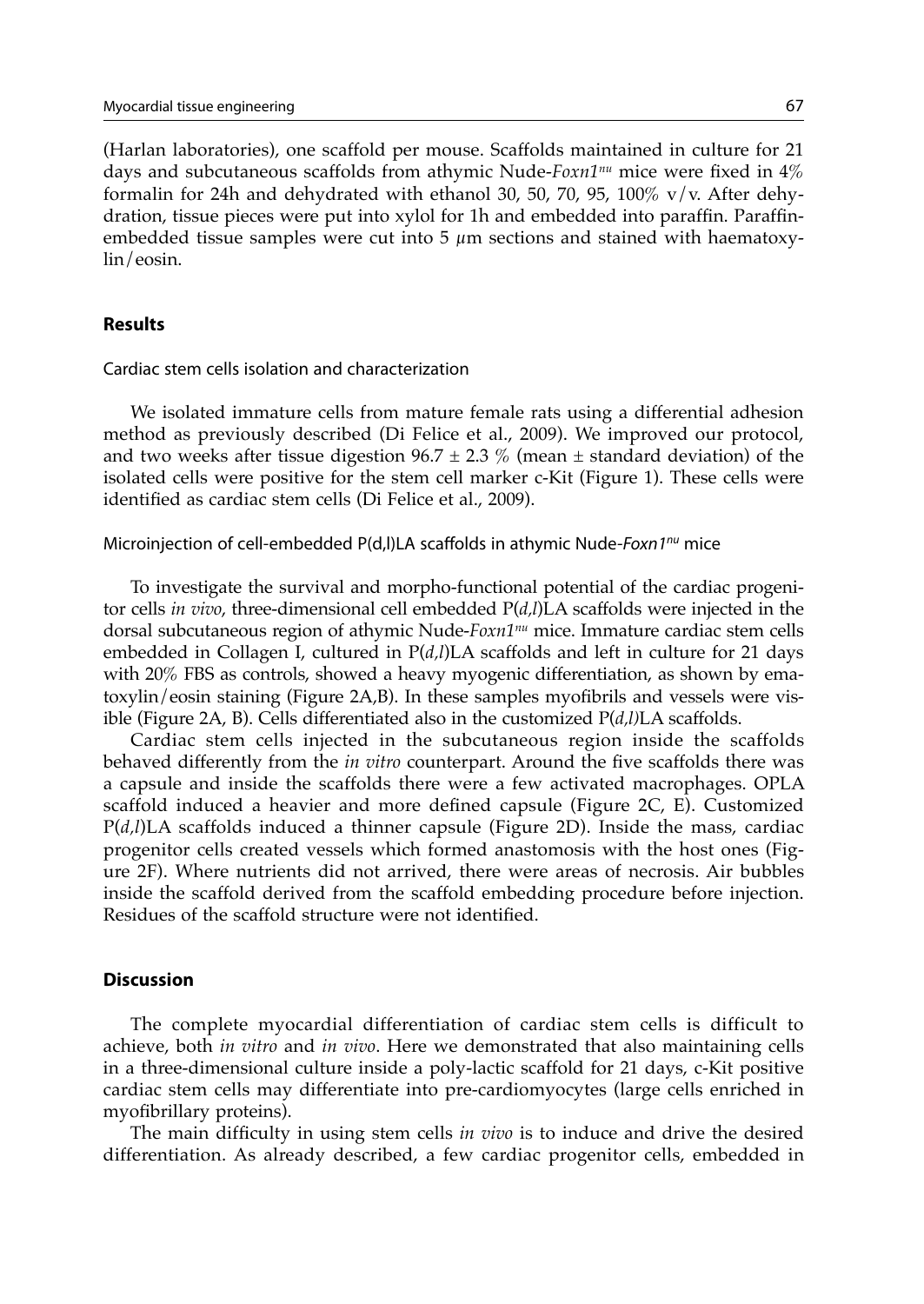matrigel and inserted in the dorsal subcutaneous region of SCID mice may differentiate into cardiomyocytes (Messina et al., 2004). We have decided to use this *in vivo* model to better understand if the c-Kit positive cardiac stem cells can differentiate, if they can create an organized myocardial tissue, if they can create vessels and above all if these cells cultured inside a  $P(d,l)LA$  scaffold within collagen may induce a foreign body reaction.

Our preliminary results demonstrate that, even if in culture for the same period of time almost all c-Kit positive cardiac stem cells differentiate into pre-cardiomyocytes, *in vivo* we do not obtain the same extent of differentiation. By analysing the hematoxylin/eosin stained paraffin sections, we can identify some pre-cardiomyocytes, many neo-formed vessels, sometimes a capsule and a few macrophages. The presence of a capsule, vessels and macrophages may be considered as a foreign body reaction (Anderson et al., 2008).

## **References**

- Anderson J.M., Rodriguez A., Chang D.T. (2008) Foreign body reaction to biomaterials. Semin. Immunol. 20: 86-100.
- Beltrami A.P., Barlucchi L., Torella D., Baker M., Limana F., Chimenti S., Kasahara H., Rota M., Musso E., Urbanek K., Leri A., Kajstura J., Nadal-Ginard B., Anversa P. (2003) Adult cardiac stem cells are multipotent and support myocardial regeneration. Cell 114: 763-776.
- Blin G., Nury D., Stefanovic S., Neri T., Guillevic O., Brinon B., Bellamy V., Rucker-Martin C., Barbry P., Bel A., Bruneval P., Cowan C., Pouly J., Mitalipov S., Gouadon E., Binder P., Hagege A., Desnos M., Renaud J.F., Menasche P., Puceat M. (2010) A purified population of multipotent cardiovascular progenitors derived from primate pluripotent stem cells engrafts in postmyocardial infarcted nonhuman primates. J. Clin. Invest. 120: 1125-1139.
- Coutu D.L., Yousefi A.M., Galipeau J. (2009) Three-dimensional porous scaffolds at the crossroads of tissue engineering and cell-based gene therapy. J. Cell. Biochem. 108: 537-546.
- Di Felice V., Ardizzone N.M., De Luca A., Marciano V., Gammazza A.M., Macaluso F., Manente L., Cappello F., De Luca A., Zummo G. (2009) OPLA scaffold, collagen I, and horse serum induce an higher degree of myogenic differentiation of adult rat cardiac stem cells. J. Cell. Physiol. 221: 729-739.
- Messina E., De Angelis L., Frati G., Morrone S., Chimenti S., Fiordaliso F., Salio M., Battaglia M., Latronico M.V., Coletta M., Vivarelli E., Frati L., Cossu G., Giacomello A. (2004) Isolation and expansion of adult cardiac stem cells from human and murine heart. Circ. Res. 95: 911-921.
- Noort W.A., Feye D., Van Den Akker F., Stecher D., Chamuleau S.A., Sluijter J.P., Doevendans P.A. (2010) Mesenchymal stromal cells to treat cardiovascular disease: strategies to improve survival and therapeutic results. Panminerva Med. 52: 27-40.